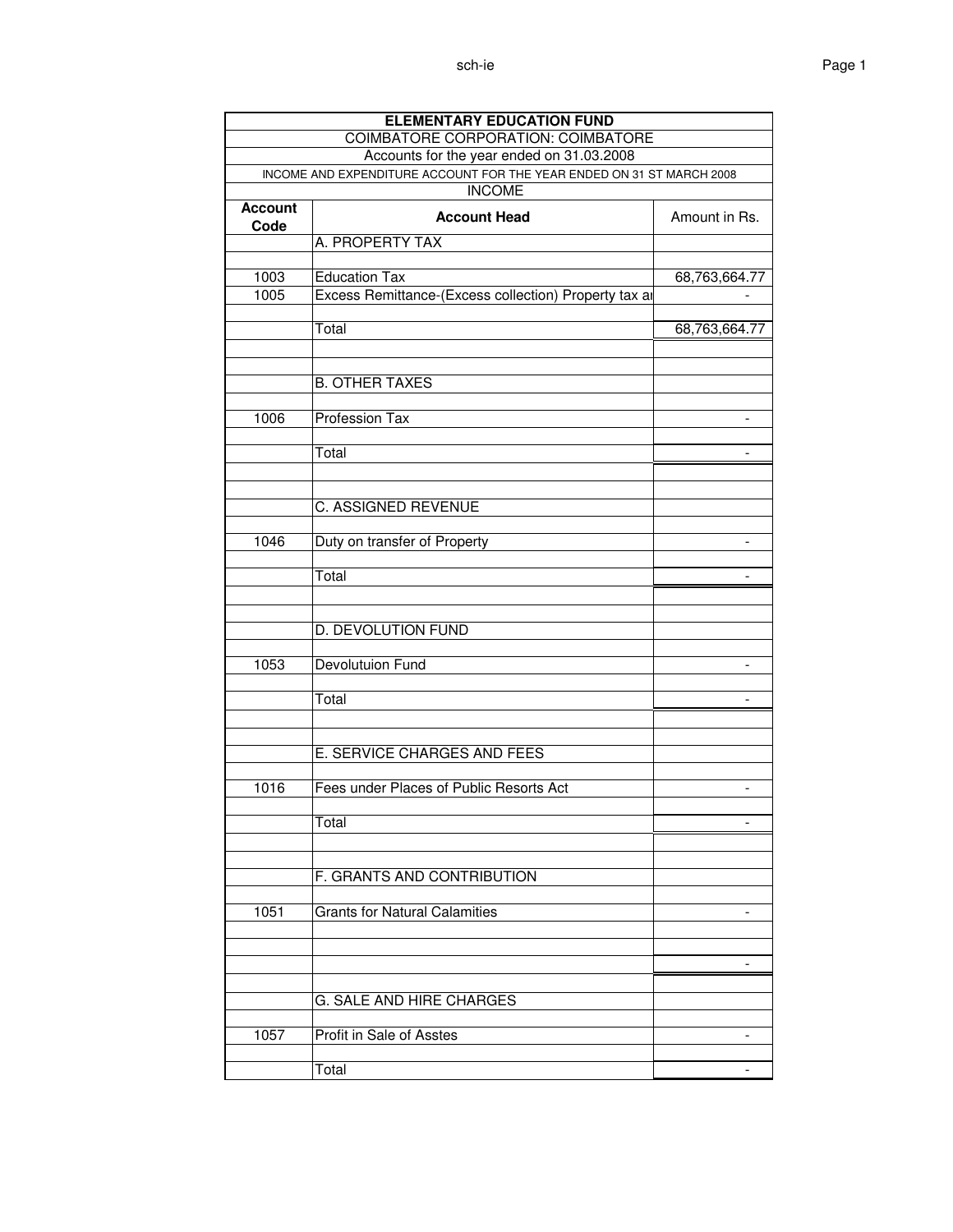| <b>Account</b><br>Code | <b>Account Head</b>                     | Amount in Rs. |
|------------------------|-----------------------------------------|---------------|
|                        | H. OTHER INCOME                         |               |
|                        |                                         |               |
| 1022                   | Market fees- Daily Market               |               |
| 1045                   | Other Income                            | 41,566.00     |
| 1058                   | Hire charges                            |               |
| 1067                   |                                         | 692,279.00    |
| 1068                   | Interest from Bank                      | 83,436.00     |
| 1069                   | Project overhead Appropriation-expenses | 4,101,464.52  |
|                        | Total                                   | 4,918,745.52  |
|                        |                                         |               |
|                        |                                         |               |
|                        |                                         |               |
|                        |                                         |               |
|                        |                                         |               |
|                        |                                         |               |
|                        |                                         |               |
|                        |                                         |               |
|                        |                                         |               |
|                        |                                         |               |
|                        |                                         |               |
|                        |                                         |               |
|                        |                                         |               |
|                        |                                         |               |
|                        |                                         |               |
|                        |                                         |               |
|                        |                                         |               |
|                        |                                         |               |
|                        |                                         |               |
|                        |                                         |               |
|                        |                                         |               |
|                        |                                         |               |
|                        |                                         |               |
|                        |                                         |               |
|                        |                                         |               |
|                        |                                         |               |
|                        |                                         |               |
|                        |                                         |               |
|                        |                                         |               |
|                        |                                         |               |
|                        |                                         |               |
|                        |                                         |               |
|                        |                                         |               |
|                        |                                         |               |
|                        |                                         |               |
|                        |                                         |               |
|                        |                                         |               |
|                        |                                         |               |
|                        |                                         |               |
|                        |                                         |               |
|                        |                                         |               |
|                        |                                         |               |
|                        |                                         |               |
|                        |                                         |               |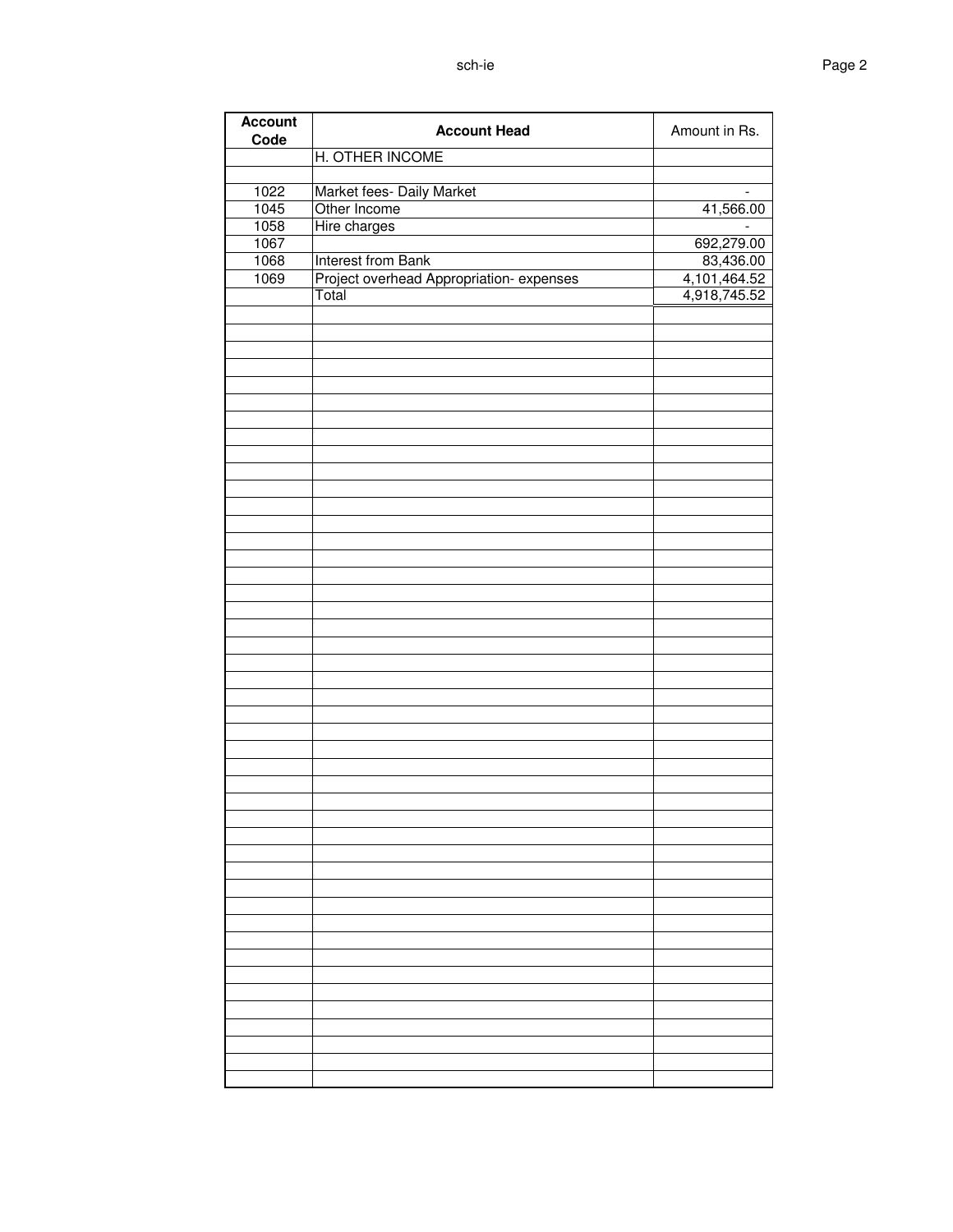|                        | <b>COIMBATORE CORPORATION: COIMBATORE</b>                             |                          |  |  |  |
|------------------------|-----------------------------------------------------------------------|--------------------------|--|--|--|
|                        | Accounts for the year ended on 31.03.2008                             |                          |  |  |  |
|                        | INCOME AND EXPENDITURE ACCOUNT FOR THE YEAR ENDED ON 31 ST MARCH 2008 |                          |  |  |  |
| <b>EXPENDITURE</b>     |                                                                       |                          |  |  |  |
| <b>Account</b><br>Code | <b>Account Head</b>                                                   | Amount in Rs.            |  |  |  |
|                        |                                                                       | <b>RS</b>                |  |  |  |
|                        | A. PERSONNEL COST:                                                    |                          |  |  |  |
|                        | I) SALARIES                                                           |                          |  |  |  |
| 2001                   | Pay including Personal Pay                                            |                          |  |  |  |
| 2003                   | D.A                                                                   | $\overline{\phantom{a}}$ |  |  |  |
| 2005                   | H.R.A                                                                 |                          |  |  |  |
| 2006                   | C.C.A                                                                 | $\overline{\phantom{a}}$ |  |  |  |
|                        | Total                                                                 |                          |  |  |  |
|                        |                                                                       |                          |  |  |  |
|                        | A. PERSONNEL COST                                                     |                          |  |  |  |
|                        | ii) OTHERS                                                            |                          |  |  |  |
|                        |                                                                       |                          |  |  |  |
| 2012                   | Travel expense                                                        | 2,740.00                 |  |  |  |
|                        | Total                                                                 | 2,740.00                 |  |  |  |
|                        |                                                                       |                          |  |  |  |
|                        | B. TERMINAL AND RETIREMENT BENEFITS:                                  |                          |  |  |  |
|                        | Pension (Superannuation/Retiring/ Invalid etc.,/ Family               |                          |  |  |  |
| 2031<br>2032           | Commuted Value Of Pension                                             | 291,440.00<br>74,843.00  |  |  |  |
| 2033                   | Death cum retirement Gratutity                                        | 175,072.00               |  |  |  |
|                        |                                                                       |                          |  |  |  |
|                        | Total                                                                 | 541,355.00               |  |  |  |
|                        |                                                                       |                          |  |  |  |
|                        | C. OPERATING EXPENSES                                                 |                          |  |  |  |
|                        |                                                                       |                          |  |  |  |
| 2043                   | Expenditure on Food Sampling                                          |                          |  |  |  |
| 2108                   | Rent on Buildings                                                     | 57,554.00                |  |  |  |
|                        | Total                                                                 | 57,554.00                |  |  |  |
|                        |                                                                       |                          |  |  |  |
|                        | <b>D.REPAIRS AND MAINTENACE</b>                                       |                          |  |  |  |
|                        |                                                                       |                          |  |  |  |
| 2073                   | Repairs and Building - Buildings                                      | 595,619.00               |  |  |  |
| 2079                   | Maintenace of Nutritious Meal Centres                                 | 44,400.00                |  |  |  |
| 2090                   | Wages                                                                 | 235,162.00               |  |  |  |
| 2126                   | Maintenace Expenses - Elementary Schools                              | 904,969.00               |  |  |  |
|                        | Total                                                                 | 1,780,150.00             |  |  |  |
|                        |                                                                       |                          |  |  |  |